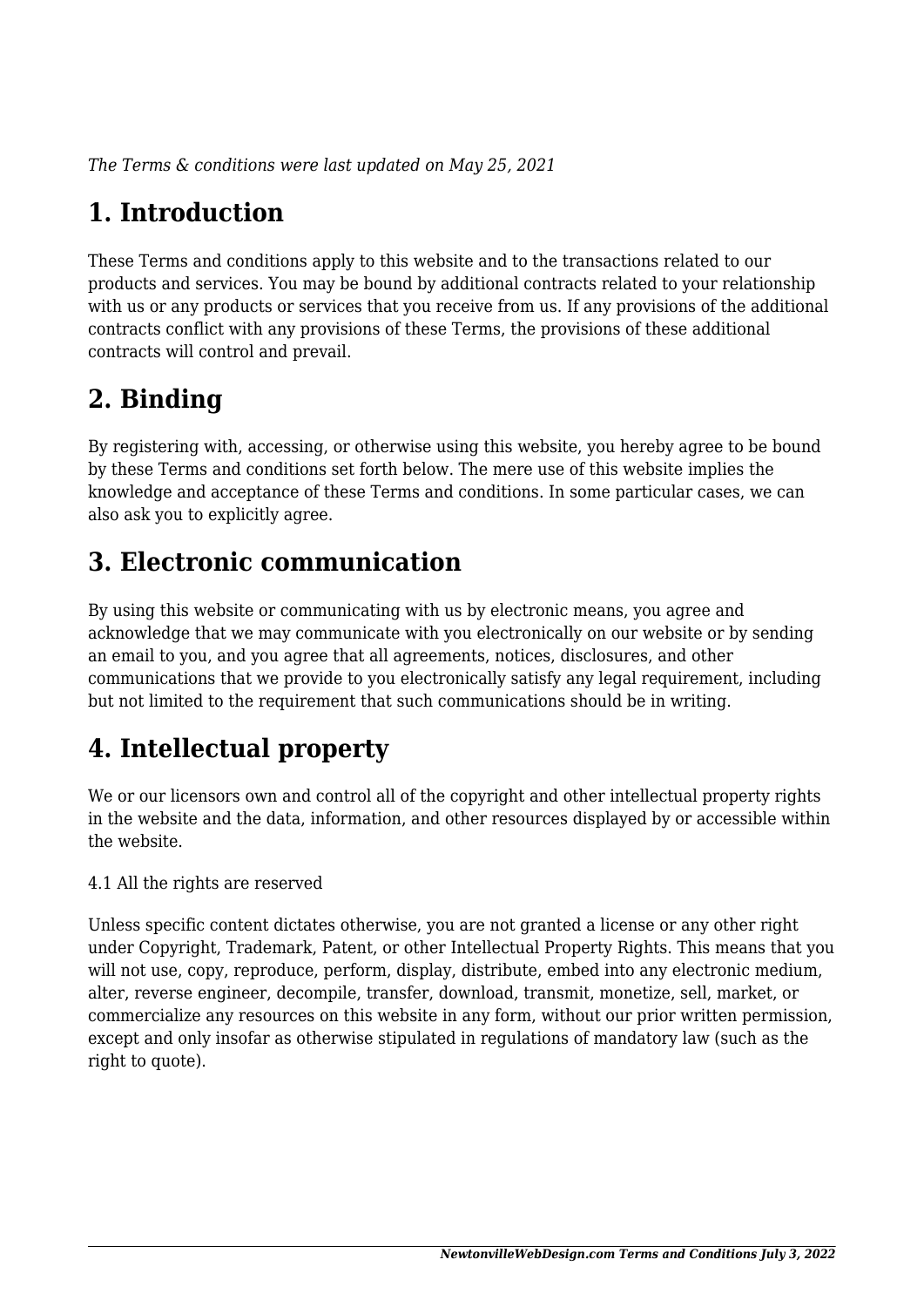## **5. Newsletter**

Notwithstanding the foregoing, you may forward our newsletter in the electronic form to others who may be interested in visiting our website.

# **6. Third-party property**

Our website may include hyperlinks or other references to other party's websites. We do not monitor or review the content of other party's websites which are linked to from this website. Products or services offered by other websites shall be subject to the applicable Terms and Conditions of those third parties. Opinions expressed or material appearing on those websites are not necessarily shared or endorsed by us.

We will not be responsible for any privacy practices or content of these sites. You bear all risks associated with the use of these websites and any related third-party services. We will not accept any responsibility for any loss or damage in whatever manner, however caused, resulting from your disclosure to third parties of personal information.

#### **7. Responsible use**

By visiting our website, you agree to use it only for the purposes intended and as permitted by these Terms, any additional contracts with us, and applicable laws, regulations, and generally accepted online practices and industry guidelines. You must not use our website or services to use, publish or distribute any material which consists of (or is linked to) malicious computer software; use data collected from our website for any direct marketing activity, or conduct any systematic or automated data collection activities on or in relation to our website.

Engaging in any activity that causes, or may cause, damage to the website or that interferes with the performance, availability, or accessibility of the website is strictly prohibited.

## **8. Registration**

You may register for an account with our website. During this process, you may be required to choose a password. You are responsible for maintaining the confidentiality of passwords and account information and agree not to share your passwords, account information, or secured access to our website or services with any other person. You must not allow any other person to use your account to access the website because you are responsible for all activities that occur through the use of your passwords or accounts. You must notify us immediately if you become aware of any disclosure of your password.

After account termination, you will not attempt to register a new account without our permission.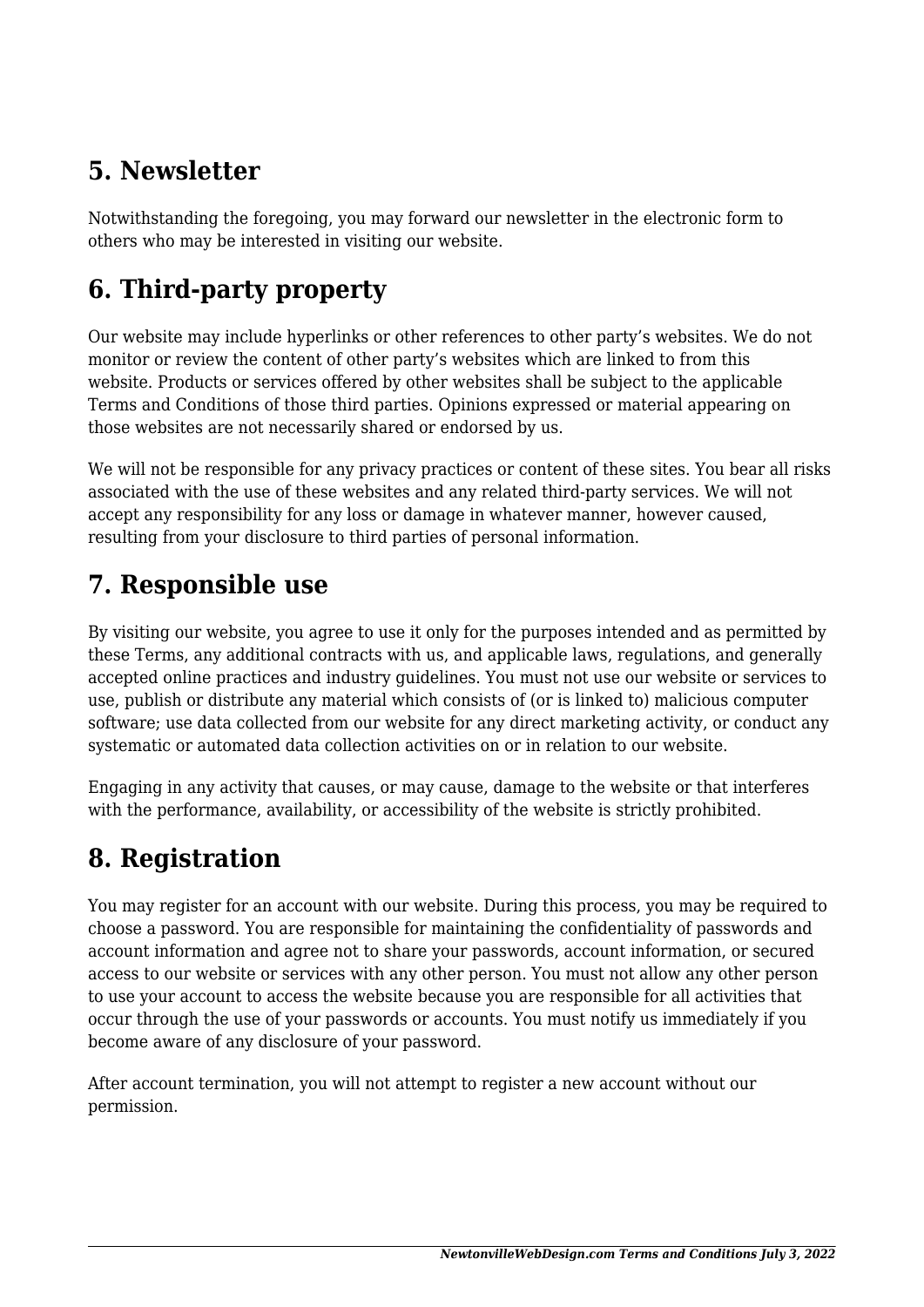### **9. Content posted by you**

We may provide various open communication tools on our website, such as blog comments, blog posts, forums, message boards, ratings and reviews, and various social media services. It might not be feasible for us to screen or monitor all content that you or others may share or submit on or through our website. However, we reserve the right to review the content and to monitor all use of and activity on our website, and remove or reject any content in our sole discretion. By posting information or otherwise using any open communication tools as mentioned, you agree that your content will comply with these Terms and Conditions and must not be illegal or unlawful or infringe any person's legal rights.

### **10. Idea submission**

Do not submit any ideas, inventions, works of authorship, or other information that can be considered your own intellectual property that you would like to present to us unless we have first signed an agreement regarding the intellectual property or a non-disclosure agreement. If you disclose it to us absent such written agreement, you grant to us a worldwide, irrevocable, non-exclusive, royalty-free license to use, reproduce, store, adapt, publish, translate and distribute your content in any existing or future media.

## **11. Termination of use**

We may, in our sole discretion, at any time modify or discontinue access to, temporarily or permanently, the website or any Service thereon. You agree that we will not be liable to you or any third party for any such modification, suspension or discontinuance of your access to, or use of, the website or any content that you may have shared on the website. You will not be entitled to any compensation or other payment, even if certain features, settings, and/or any Content you have contributed or have come to rely on, are permanently lost. You must not circumvent or bypass, or attempt to circumvent or bypass, any access restriction measures on our website.

## **12. Warranties and liability**

Nothing in this section will limit or exclude any warranty implied by law that it would be unlawful to limit or to exclude. This website and all content on the website are provided on an "as is" and "as available" basis and may include inaccuracies or typographical errors. We expressly disclaim all warranties of any kind, whether express or implied, as to the availability, accuracy, or completeness of the Content. We make no warranty that:

- this website or our products or services will meet your requirements;
- this website will be available on an uninterrupted, timely, secure, or error-free basis;
- the quality of any product or service purchased or obtained by you through this website will meet your expectations.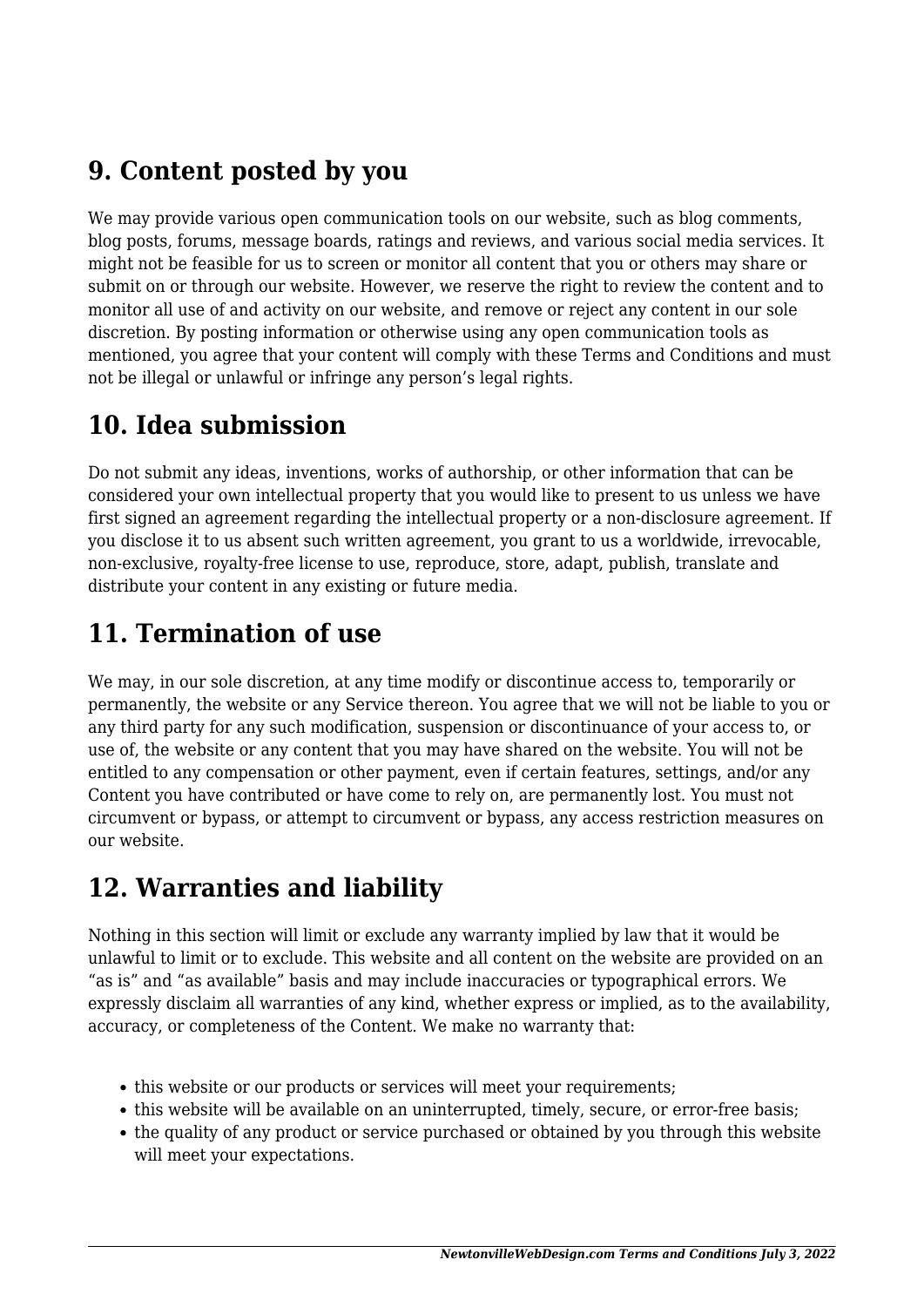Nothing on this website constitutes or is meant to constitute, legal, financial or medical advice of any kind. If you require advice you should consult an appropriate professional.

The following provisions of this section will apply to the maximum extent permitted by applicable law and will not limit or exclude our liability in respect of any matter which it would be unlawful or illegal for us to limit or to exclude our liability. In no event will we be liable for any direct or indirect damages (including any damages for loss of profits or revenue, loss or corruption of data, software or database, or loss of or harm to property or data) incurred by you or any third party, arising from your access to, or use of, our website.

Except to the extent any additional contract expressly states otherwise, our maximum liability to you for all damages arising out of or related to the website or any products and services marketed or sold through the website, regardless of the form of legal action that imposes liability (whether in contract, equity, negligence, intended conduct, tort or otherwise) will be limited to \$50. Such limit will apply in the aggregate to all of your claims, actions and causes of action of every kind and nature.

## **13. Privacy**

To access our website and/or services, you may be required to provide certain information about yourself as part of the registration process. You agree that any information you provide will always be accurate, correct, and up to date.

We take your personal data seriously and are committed to protecting your privacy. We will not use your email address for unsolicited mail. Any emails sent by us to you will only be in connection with the provision of agreed products or services.

We have developed a policy to address any privacy concerns you may have. For more information, please see our Privacy Statement and our [Cookie Policy](https://newtonvillewebdesign.com/cookie-policy-us/).

#### **14. Export restrictions / Legal compliance**

Access to the website from territories or countries where the Content or purchase of the products or Services sold on the website is illegal is prohibited. You may not use this website in violation of export laws and regulations of United States.

## **15. Affiliate marketing**

Through this Website we may engage in affiliate marketing whereby we receive a percentage of or a commission on the sale of services or products on or through this website. We may also accept sponsorships or other forms of advertising compensation from businesses. This disclosure is intended to comply with legal requirements on marketing and advertising which may apply, such as the US Federal Trade Commission Rules.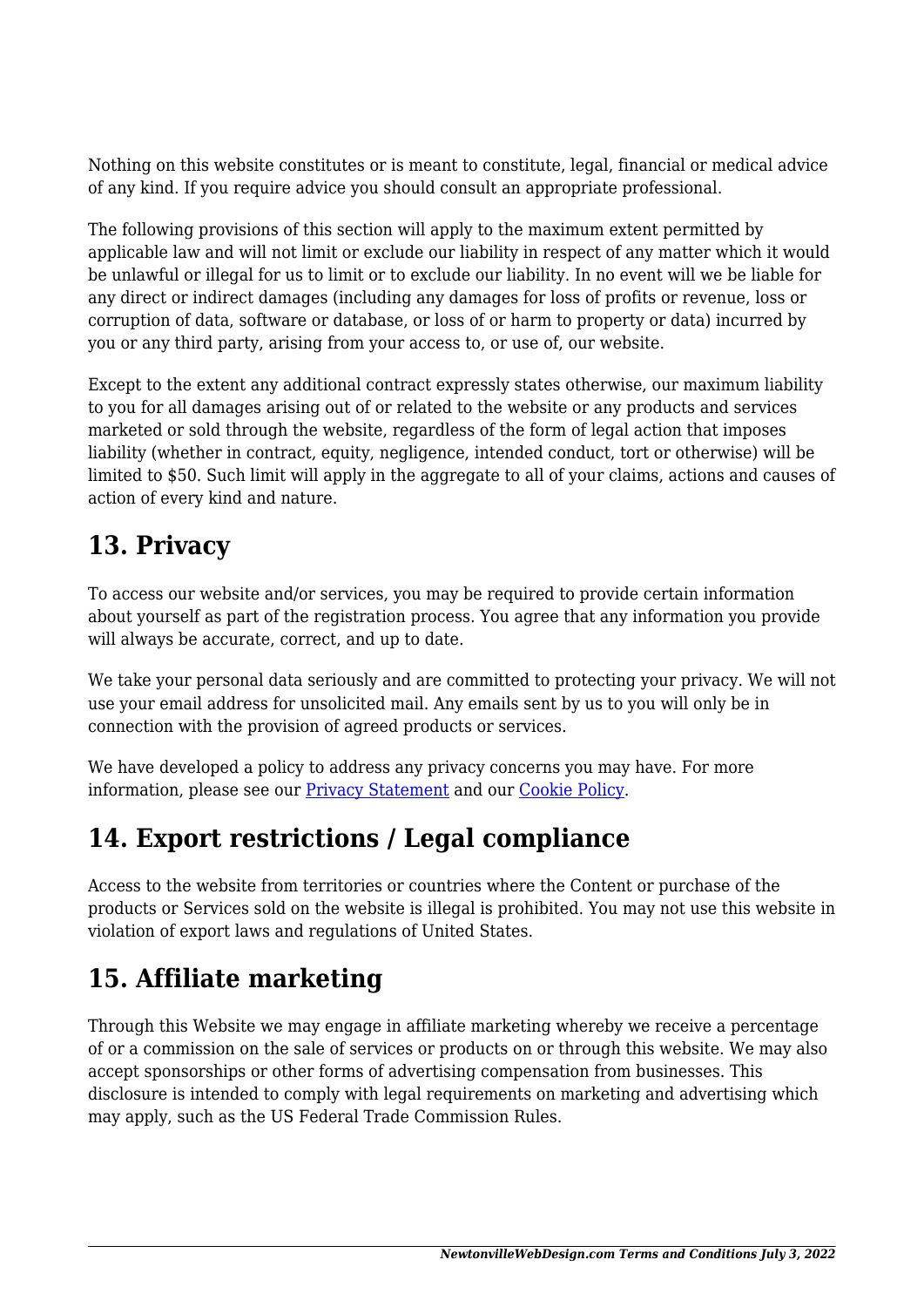## **16. Assignment**

You may not assign, transfer or sub-contract any of your rights and/or obligations under these Terms and conditions, in whole or in part, to any third party without our prior written consent. Any purported assignment in violation of this Section will be null and void.

#### **17. Breaches of these Terms and conditions**

Without prejudice to our other rights under these Terms and Conditions, if you breach these Terms and Conditions in any way, we may take such action as we deem appropriate to deal with the breach, including temporarily or permanently suspending your access to the website, contacting your internet service provider to request that they block your access to the website, and/or commence legal action against you.

## **18. Indemnification**

You agree to indemnify, defend and hold us harmless, from and against any and all claims, liabilities, damages, losses and expenses, relating to your violation of these Terms and conditions, and applicable laws, including intellectual property rights and privacy rights. You will promptly reimburse us for our damages, losses, costs and expenses relating to or arising out of such claims.

#### **19. Waiver**

Failure to enforce any of the provisions set out in these Terms and Conditions and any Agreement, or failure to exercise any option to terminate, shall not be construed as waiver of such provisions and shall not affect the validity of these Terms and Conditions or of any Agreement or any part thereof, or the right thereafter to enforce each and every provision.

#### **20. Language**

These Terms and Conditions will be interpreted and construed exclusively in English. All notices and correspondence will be written exclusively in that language.

#### **21. Entire agreement**

These Terms and Conditions, together with our privacy statement and [cookie policy,](https://newtonvillewebdesign.com/cookie-policy-us/) constitute the entire agreement between you and Michael Collins in relation to your use of this website.

# **22. Updating of these Terms and conditions**

We may update these Terms and Conditions from time to time. It is your obligation to periodically check these Terms and Conditions for changes or updates. The date provided at